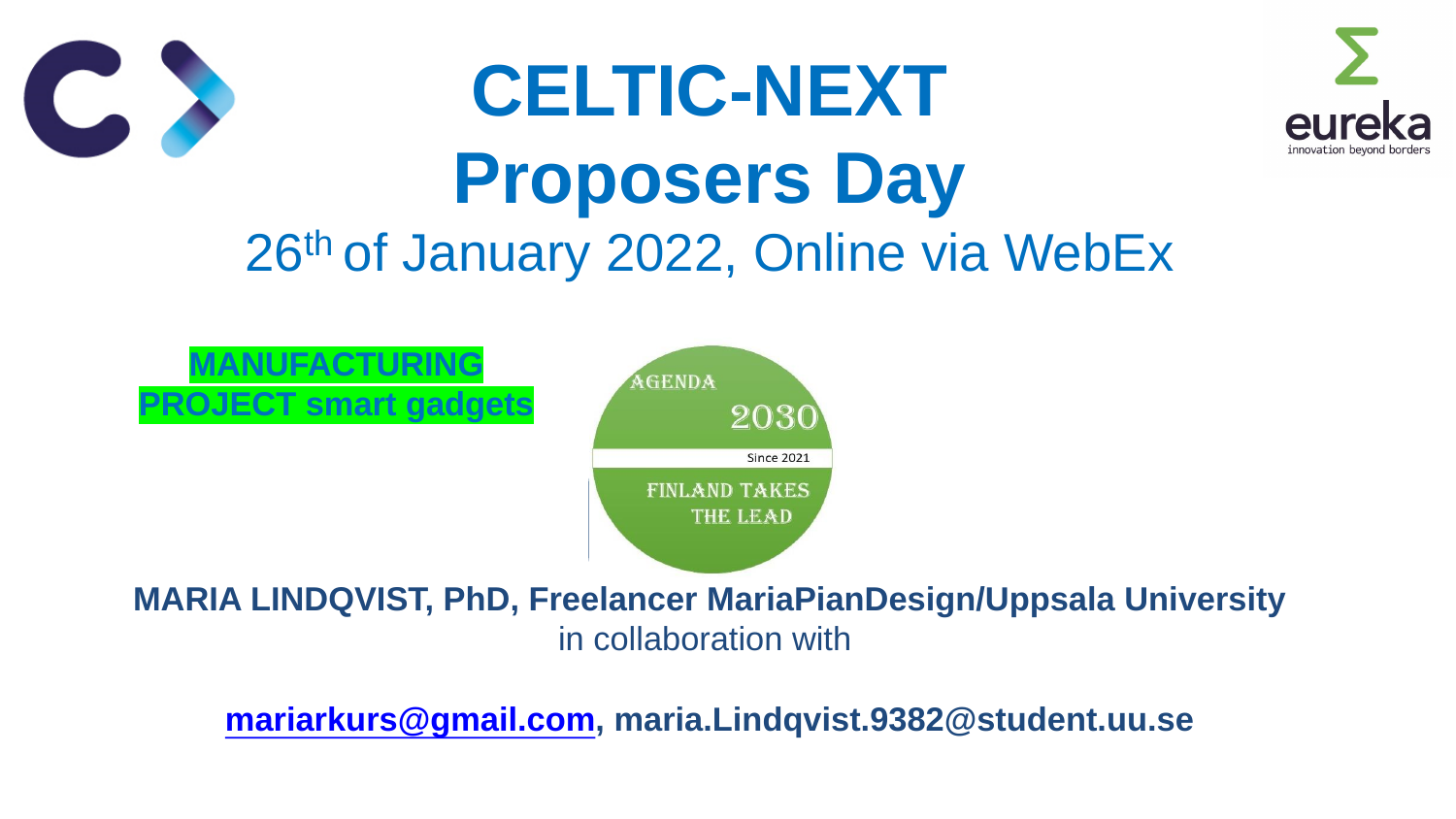

2



Manufacturing project Kalis, Maria Lindqvist,Freelancer/UppsalaUniversity/mariarkurs@gmail.com





## *What is the main benefit of the idea/proposal?*  Helpful gadget

## *What makes the added value?*

*Why should I participate in the project?* A better life

Smart home - customization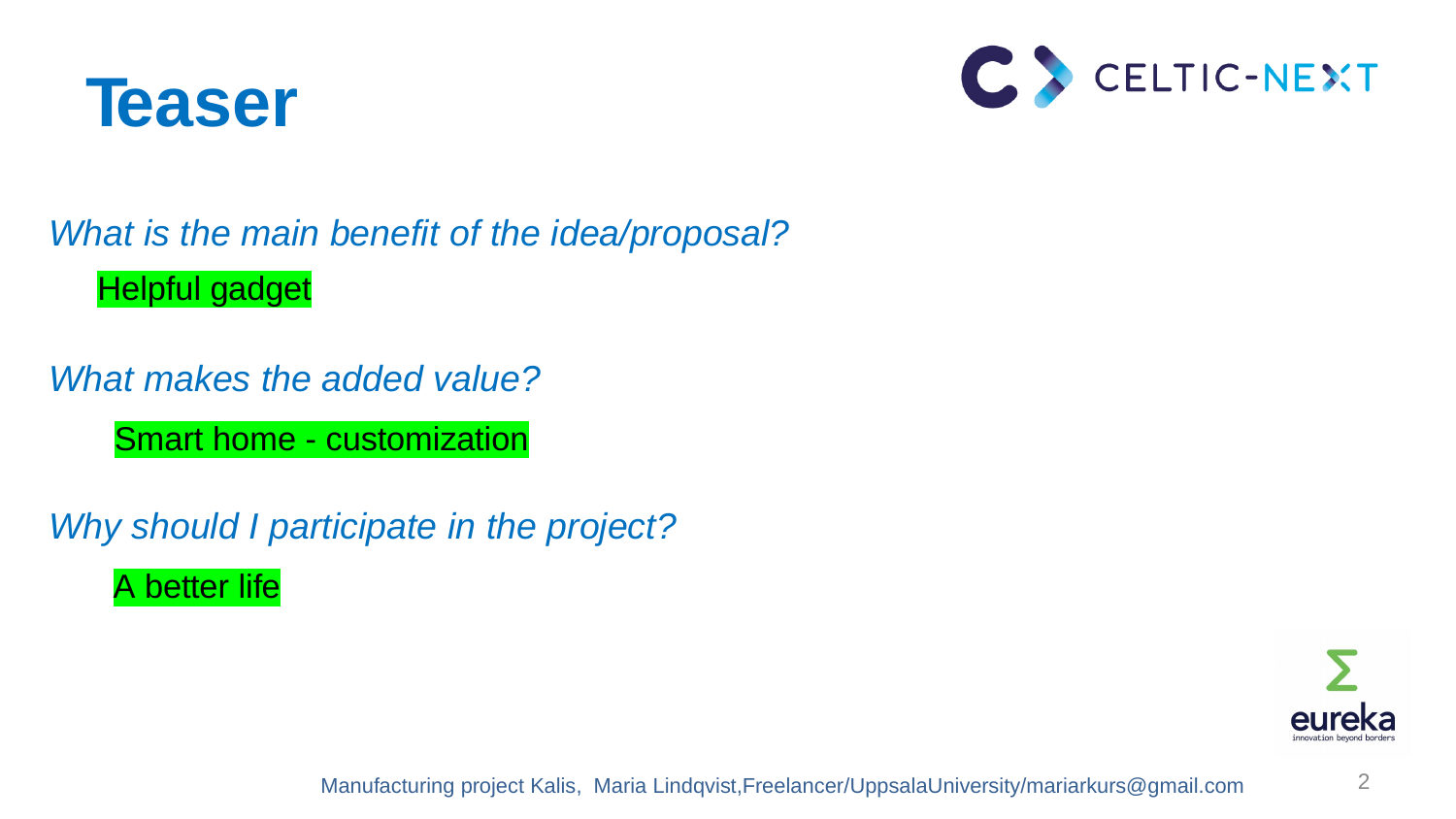

# **Organisation Profile** *Freelancer in collaboration with who like smart design*

Manufacturing project Kalis, Maria Lindqvist, Freelancer/UppsalaUniversity/mariarkurs@gmail.com





Freelancer Maria Lindqvist activ since 2019 in Sweden,Finland and Italy designing,simulating and creating stuff in order to achieve sustainability and Agenda2030 goals



# **MariaPianDesign**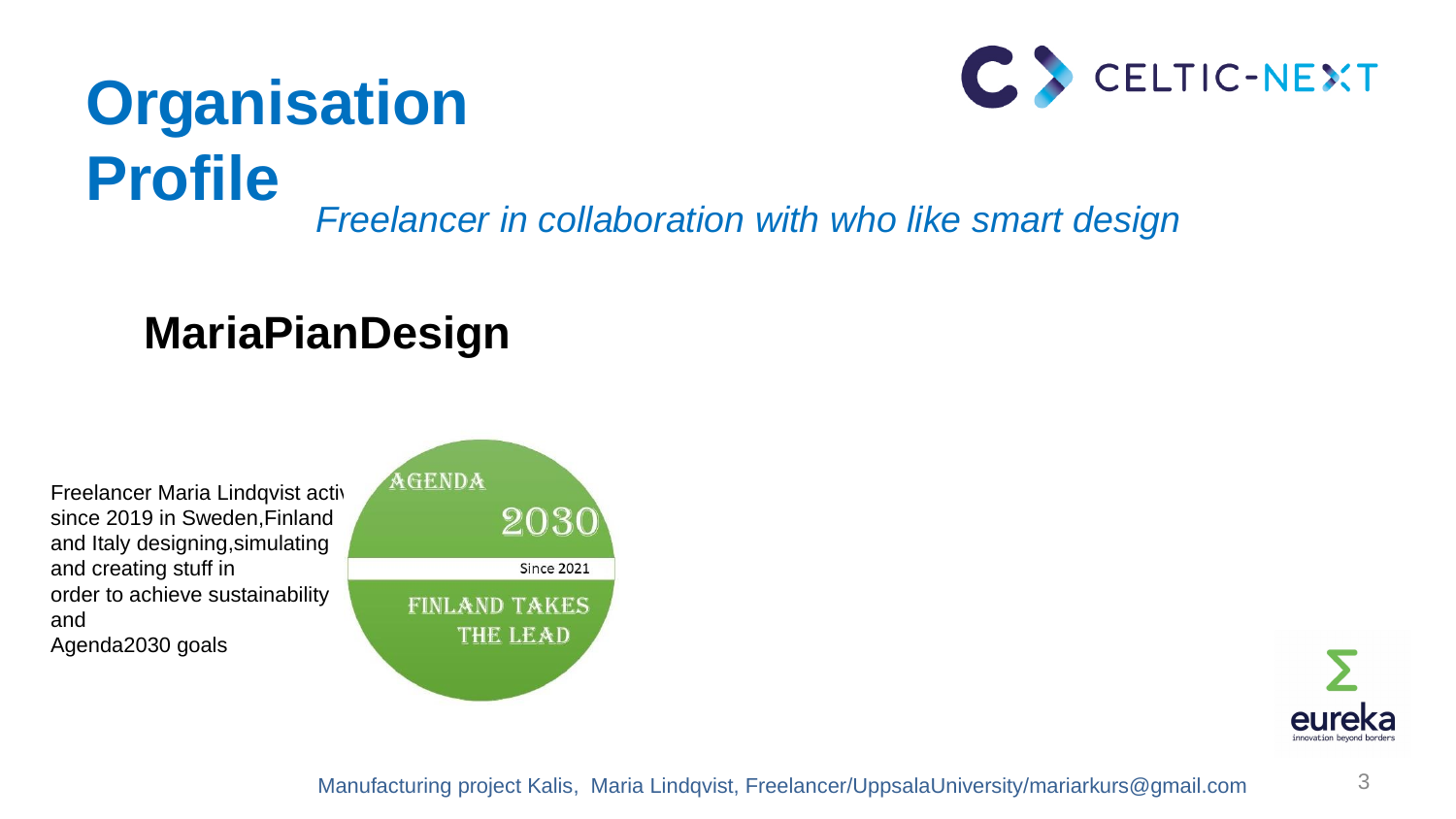# **Proposal Introduction**

*Smart in technology* 

indoor quality sensor, light control by AI

#### *Smart in production*

one main component, many product's possibilities: table lamp, wall lamp, ceiling lamp, floor lamp smart in production process

*Smart in environment impact* 

LED light, eco-friendly materials

#### *Smart in sustain economic growth*

artisan and SME manufacturers to produce it

#### *Smart in customization*

different materials, engrave and personal finish possibilities

#### *Smart in recycling*

convert your table lamp in flloor lamp, your ceiling lamp in a wall lamp (or viceversa)

Proposal Name, Maria Lindqvist, Freelancer/UppsalaUniversity/mariarkurs@gmail.com







## **Smart gadget - "a smart lamp/assecoir"**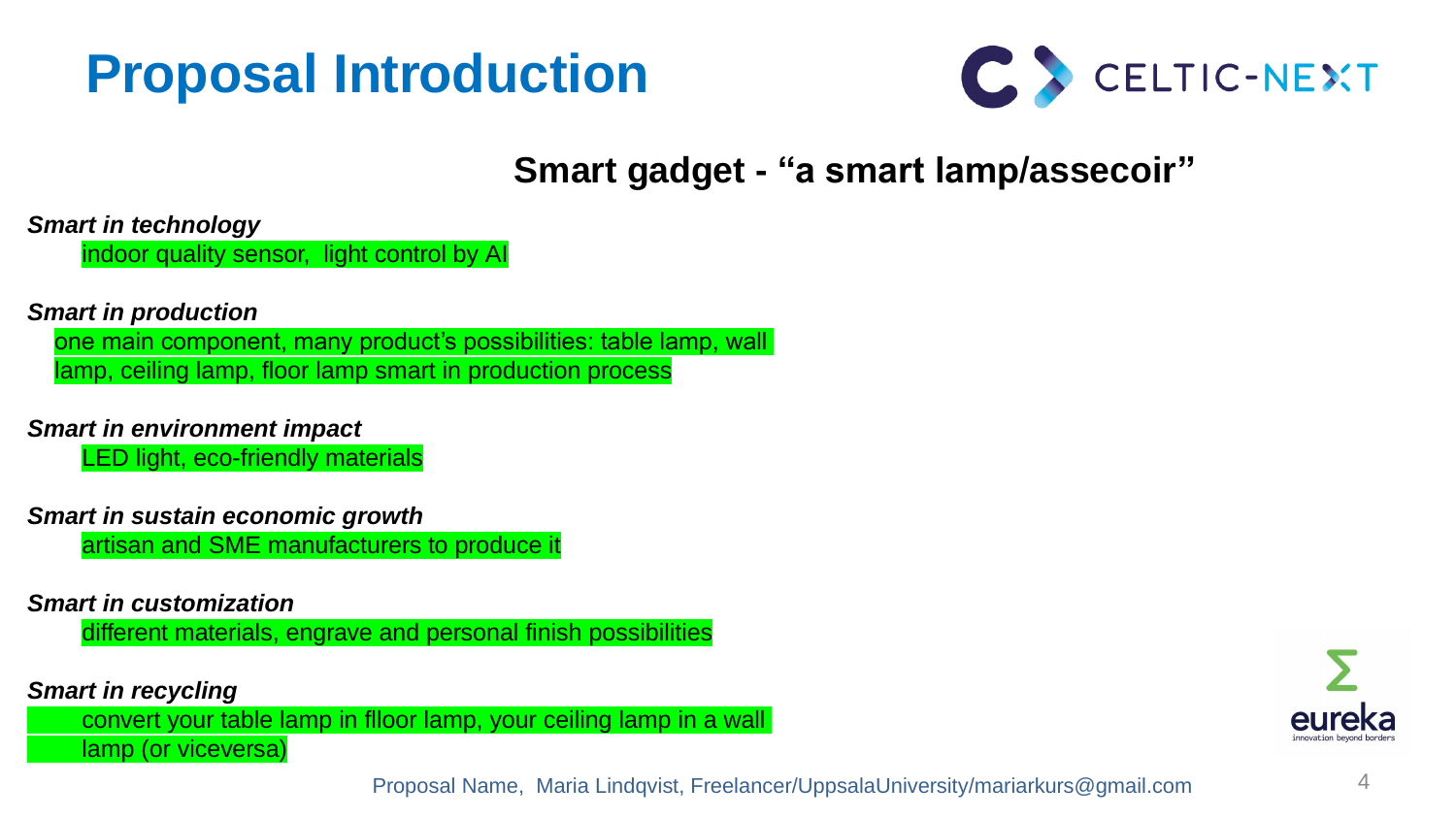# **Proposal Introduction**

5

**Short info on expected outcome, impacts, schedule typical** *project duration 36 month* 

> *Year 1 Launching in Italy Year 2 Launching in Scandinavia Year 3 Launching in Europe Impacts around 1000-6000/annually*

Manufacturing project kalis, Maria Lindqvist, Freelancer/UppsalaUniversity/mariarkurs@gmail.com



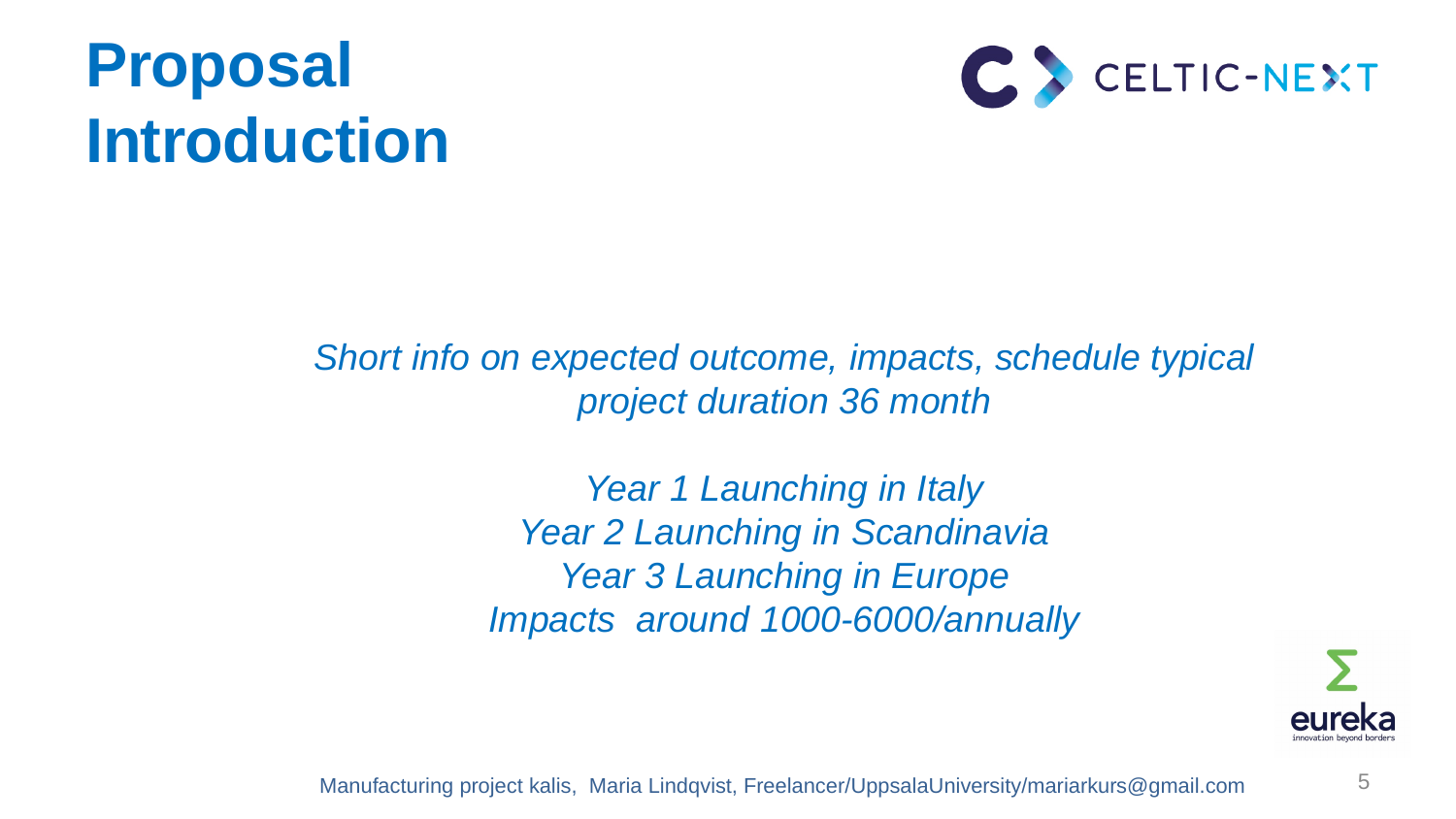

6

## *Existing consortium, involved countries. Expertise, profiles and types of partners you are looking for. FINNISH/SWEDISH Freelancer in combination with other smart designers*

Proposal Name, Your Name, affiliation & e-mail of presenter



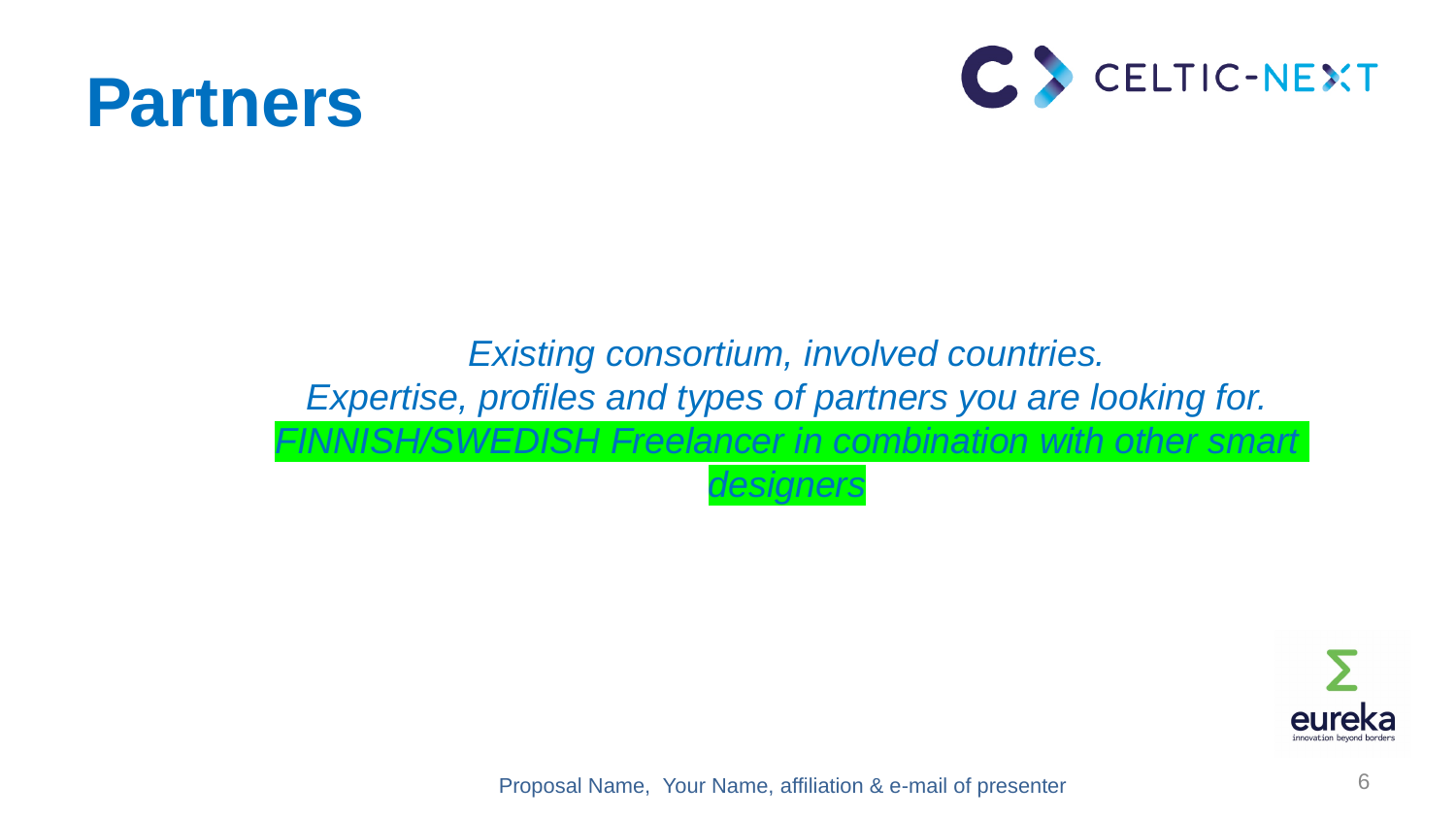

# **Join the Follow-up Telco 27th January 14.30-15:00 CET**

[Join meeting](https://eurescom-meetings.webex.com/eurescom-meetings/j.php?MTID=m8ced009c91d6aca0e67adce1da5f8615)

Join by meeting number Meeting number (access code): 2741 598 1979 Meeting password: FBrrYFUB358

Join by phone **[+49-6925511-4400](tel:+49-6925511-4400,,*01*955071414##*01*)** Germany toll [Global call-in numbers](https://eurescom.webex.com/eurescom/globalcallin.php?serviceType=MC&ED=697732507&tollFree=0)

[Can't join the meeting?](https://collaborationhelp.cisco.com/article/WBX000029055)

www.celticnext.eu office@celticnext.eu